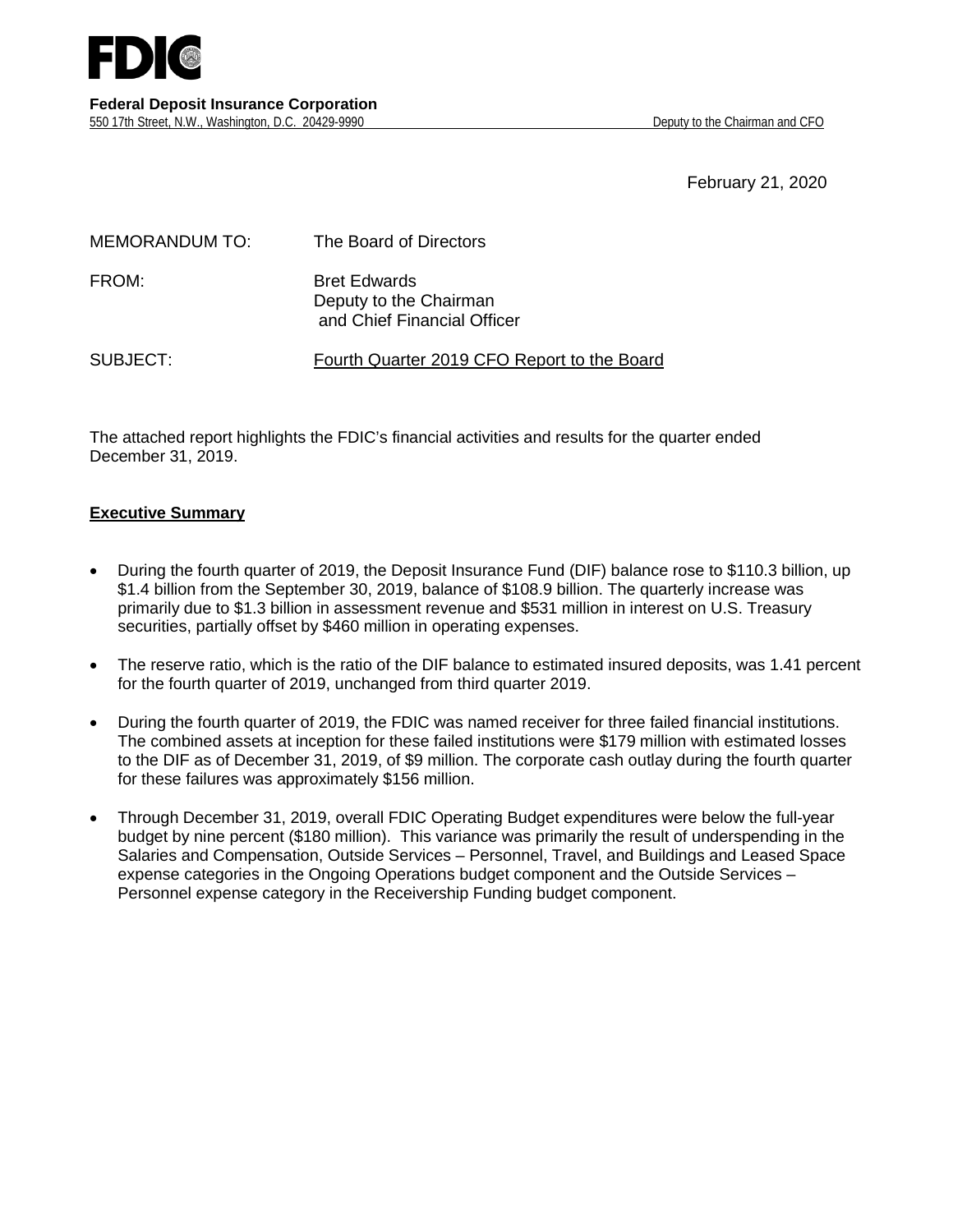# **I. Financial Results** (See pages 6 – 7 for detailed data and charts.)

# **Deposit Insurance Fund**

- The DIF's comprehensive income totaled \$7.7 billion for 2019 compared to comprehensive income of \$9.9 billion during 2018. The decline was primarily due to a \$4.6 billion decrease in assessment revenue partially offset by a \$723 million increase in negative provision for insurance losses and a \$1.8 billion increase in interest and unrealized gains on U.S. Treasury securities.
- Assessment revenue was \$4.9 billion for 2019, compared to \$9.5 billion for 2018. The \$4.6 billion year-over-year decrease was primarily due to the cessation of the surcharge assessment on large institutions effective October 1, 2018, as a result of the reserve ratio exceeding the required minimum of 1.35 percent as of September 30, 2018. In addition, assessment revenue was reduced in 2019 for actual and expected small bank assessment credit usage of \$704 million.
- The provision for insurance losses was a negative \$1.3 billion for 2019, compared to a negative \$563 million for 2018. The negative provision for 2019 primarily resulted from a \$575 million reduction of receiverships' shared-loss liability estimates, \$465 million in unanticipated recoveries from litigation settlements and professional liability claims by receiverships, and a \$118 million reduction in future receivership expense estimates.

### **Assessments**

- During December, the DIF recognized \$1.2 billion of assessment revenue for the estimate of fourth quarter 2019 insurance coverage. Gross assessment revenue of \$1.387 billion was reduced by \$145 million for expected small bank assessment credit usage. Additionally, the DIF recognized a \$35 million adjustment for higher-than-estimated collections for the third quarter 2019 insurance coverage, which increased assessment revenue.
- On December 30, 2019, the FDIC collected \$1.1 billion in DIF assessments for third quarter 2019 insurance coverage.
- **II. Investment Results** (See pages 8 9 for detailed data and charts.)

### **DIF Investment Portfolio**

- On December 31, 2019, the total liquidity (also total market value) of the DIF investment portfolio stood at \$107.0 billion, up \$8.1 billion from its December 31, 2018, balance of \$99.0 billion. During the year, interest revenue, receivership dividends, and deposit insurance assessment collections far exceeded resolution-related outlays and operating expenses.
- On December 31, 2019, the DIF investment portfolio's yield was 1.98 percent, down 7 basis points from its 2.05 percent yield on December 31, 2018. The new Treasury securities purchased during the year had lower yields than the maturing securities' yields.
- In accordance with the approved fourth quarter 2019 DIF portfolio investment strategy, staff purchased a total of 11 short-maturity conventional Treasury securities. The 11 securities had a total par value of \$12.0 billion, a weighted average yield of 1.741 percent, and a weighted average maturity of 1.06 years.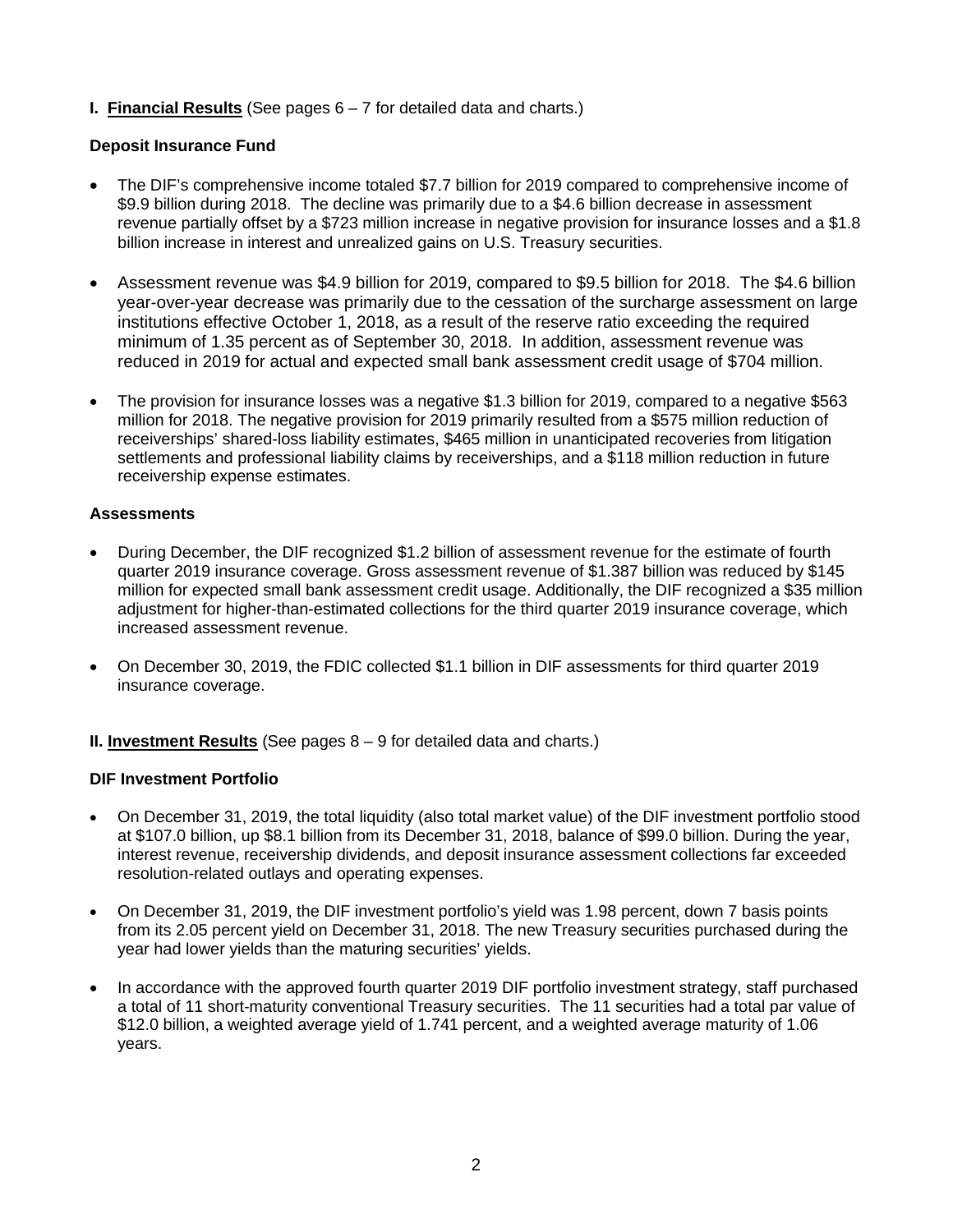# **III. Budget Results** (See pages 10 – 11 for detailed data.)

### **Approved Budget Modifications**

The 2019 Budget Resolution delegated to the Chief Financial Officer (CFO) and selected other officials the authority to make certain modifications to the 2019 FDIC Operating Budget. The following budget reallocations were approved during the fourth quarter in accordance with the authority delegated by the Board of Directors.

- In October, the CFO approved a budget realignment of \$1.2 million in the Outside Services Personnel budget of the Ongoing Operations budget component from the Office of CIO Management Services (OCMS) to the Division of Information Technology (DIT). This change corrected a misalignment of funds that occurred earlier in the year in connection with the reorganization that separated OCMS from DIT.
- In December, the CFO approved an increase of \$2.4 million in the CIO Council budget that was reallocated from the Corporate Unassigned contingency reserve. This increase addressed projected budget shortfalls related to the Control Totals Module Modernization and ALPHA-Rex projects, the Backup Data Center project, and other CIO Council projects.
- In early January 2020, the CFO approved budget realignments among several organizations in the Salaries and Expense category of the Ongoing Operations budget component to address projected funding shortfalls in certain organizations due to employee details and other factors. Small budget increases were also approved in the Travel expense category for the Office of the Ombudsman (\$76,000) and the Office of Financial Institution Adjudication (\$7,246) to cover unbudgeted fourth quarter travel expenses and in the Other expense category for the Office of Chief Information Security Officer (\$15,616) to cover higher-than-budgeted expenses for employee Professional Learning Accounts. All of these increases were funded by reallocations from the Corporate Unassigned contingency reserve.

There were no changes to the Receivership Funding budgets for any organization.

Following these fourth quarter budget modifications, the balances in the Corporate Unassigned contingency reserves as of year-end 2019 were \$7,756,292 in the Ongoing Operations budget component and \$19,313,320 in the Receivership Funding budget component. This unused budget authority expired at the end of the year.

### **Approved Staffing Modifications**

The 2019 Budget Resolution delegated to the CFO the authority to modify approved 2019 staffing authorizations for divisions and offices, as long as those modifications did not increase the total approved 2019 FDIC Operating Budget. In October, the CFO approved an increase of four authorized permanent positions and the realignment of three authorized permanent positions within the Executive Offices. These realignments supported new Executive Office organizational structures approved by the Board of Directors in conjunction with amendments to the *Bylaws of the Federal Deposit Insurance Corporation.*

Significant spending variances by major expense category and division/office are discussed below. Significant spending variances for the year ending December 31, 2019, are defined as those that either (1) exceeded the YTD budget by any amount; or (2) were under the YTD budget for a major expense category or division/office by an amount that exceeded \$5 million and represented more than five percent of the major expense category or total division/office budget.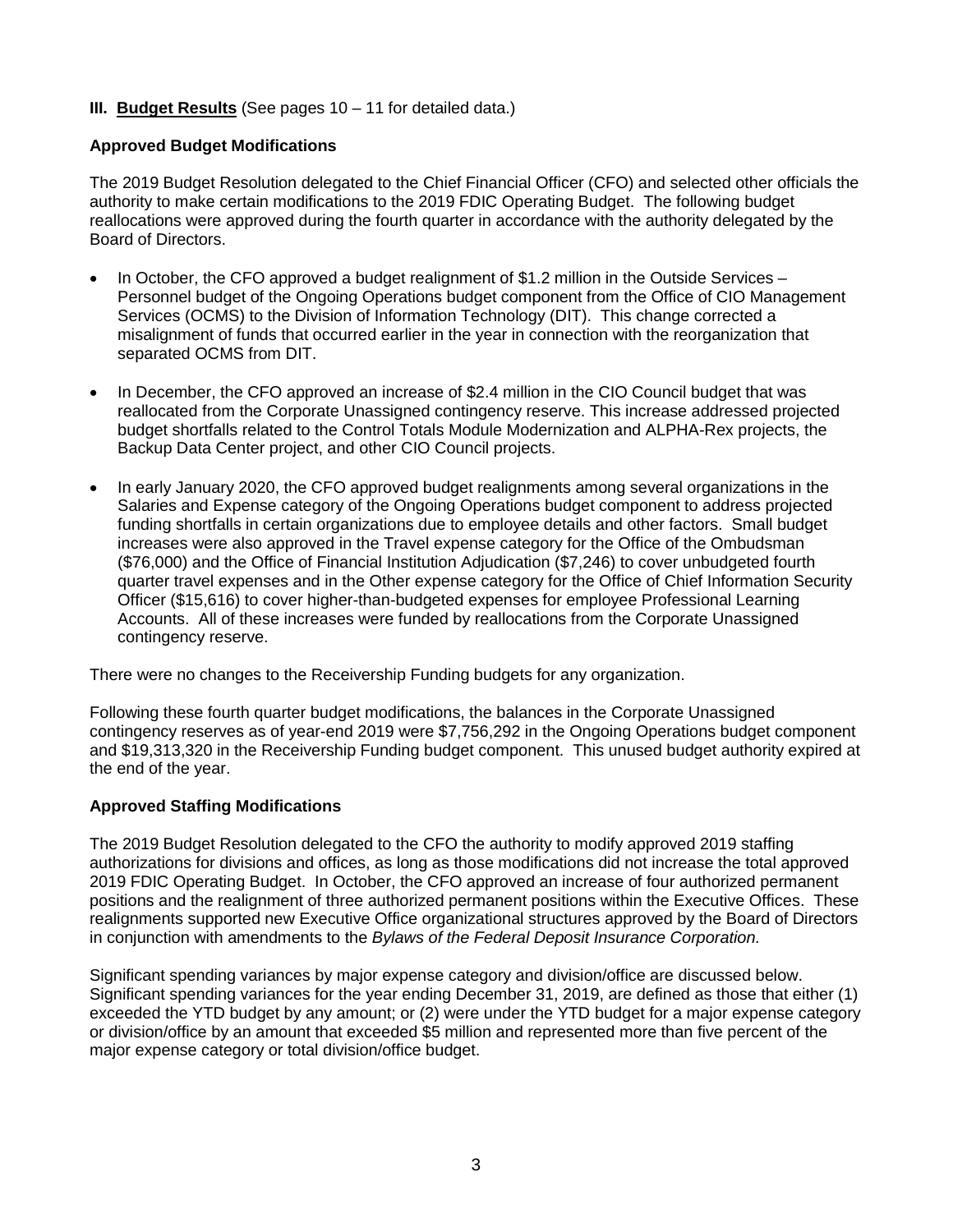# **Significant Spending Variances by Major Expense Category**

# **Ongoing Operations**

There were significant spending variances through the fourth quarter in two major expense categories of the Ongoing Operations budget component. Spending in the Outside Services - Personnel expense category was under the YTD budget by \$15.7 million, or 6 percent, and spending in the Travel expense category was under the YTD budget by \$7.5 million, or 9 percent.

- The variance in the Outside Services Personnel category was attributable to underspending by several offices and divisions: \$4.2 million in Office of Chief Information Security Officer (OCISO) due to delays in on-boarding specialized IT security contract personnel and the acquisition of IT security tools that required the processing and approval of three interagency agreements; \$1.5 million in Division of Complex Institution Supervision and Resolution (CISR) due to delays in or the re-evaluation of planned contract work to focus on the transition to the new CISR organizational structure; \$1.6 million in the Division of Administration attributable to reduced work hours for contract career counselors, contracting vacancies that were not filled because of the difficulty of finding qualified candidates, reduced contractor support requirements for several projects, and reduced payroll support costs; and \$1.4 million in the Legal Division due to lower-than-projected outside counsel support for litigation. The remainder of the Outside Services – Personnel variance was attributable to smaller underspending variances in other divisions and offices.
- The variance in the Travel expense category was primarily attributable to \$4.3 million in underspending by Division of Risk Management Supervision and \$1.9 million in underspending by the Division of Depositor and Consumer Protection for travel to bank examinations. This was attributable to the decline in the number of insured financial institutions, a corresponding reduction in the number of bank exams conducted, and efforts by both divisions to reduce on-site examination work. CISR also underspent its travel budget by \$1.1 million due to lower-than-anticipated relocation expenses for legacy Office of Complex Financial Institutions staff as well as less-than-anticipated international and regular duty travel.

### Receivership Funding

The Receivership Funding component of the 2019 FDIC Operating Budget included funding for expenses that were incurred in conjunction with institution failures and the management and disposition of the assets and liabilities of the ensuing receiverships, except for salary and benefits expenses for permanent employees assigned to the receivership management function and other expenses required to ensure readiness without regard to whether failures occurred.

There was a significant full-year spending variance in one major expense category of the Receivership Funding budget component in 2019. Outside Services – Personnel expenses were \$90 million, or 57 percent, less than budgeted. This variance primarily reflected underspending by Division of Resolutions and Receiverships (DRR) (\$39 million, or 51 percent of its 2019 budget) and the Legal Division (\$31 million, or 55 percent of its 2019 budget). DRR underspending was attributable to the absence of insured institution failures for which funds had been budgeted. The variance for the Legal Division was attributable to lower-than-projected spending for outside counsel because cases were settled before going to trial or did not materialize. Almost all of the remaining variance (\$19 million) was attributable to unused funding in the Corporate Unassigned contingency reserve.

### Office of Inspector General

There were three significant spending variances in the 2019 Office of the Inspector General (OIG) budget component. The OIG's Salaries and Compensation budget was underspent by \$5 million, or 14 percent, primarily due to vacancies in authorized positions. OIG overspent its budgets for Outside Services – Personnel (over by \$786,000, or 49 percent) primarily due to contracted support to assist with IT activities, and Travel (over by \$462,000, or 38%) due to unanticipated relocation expenses.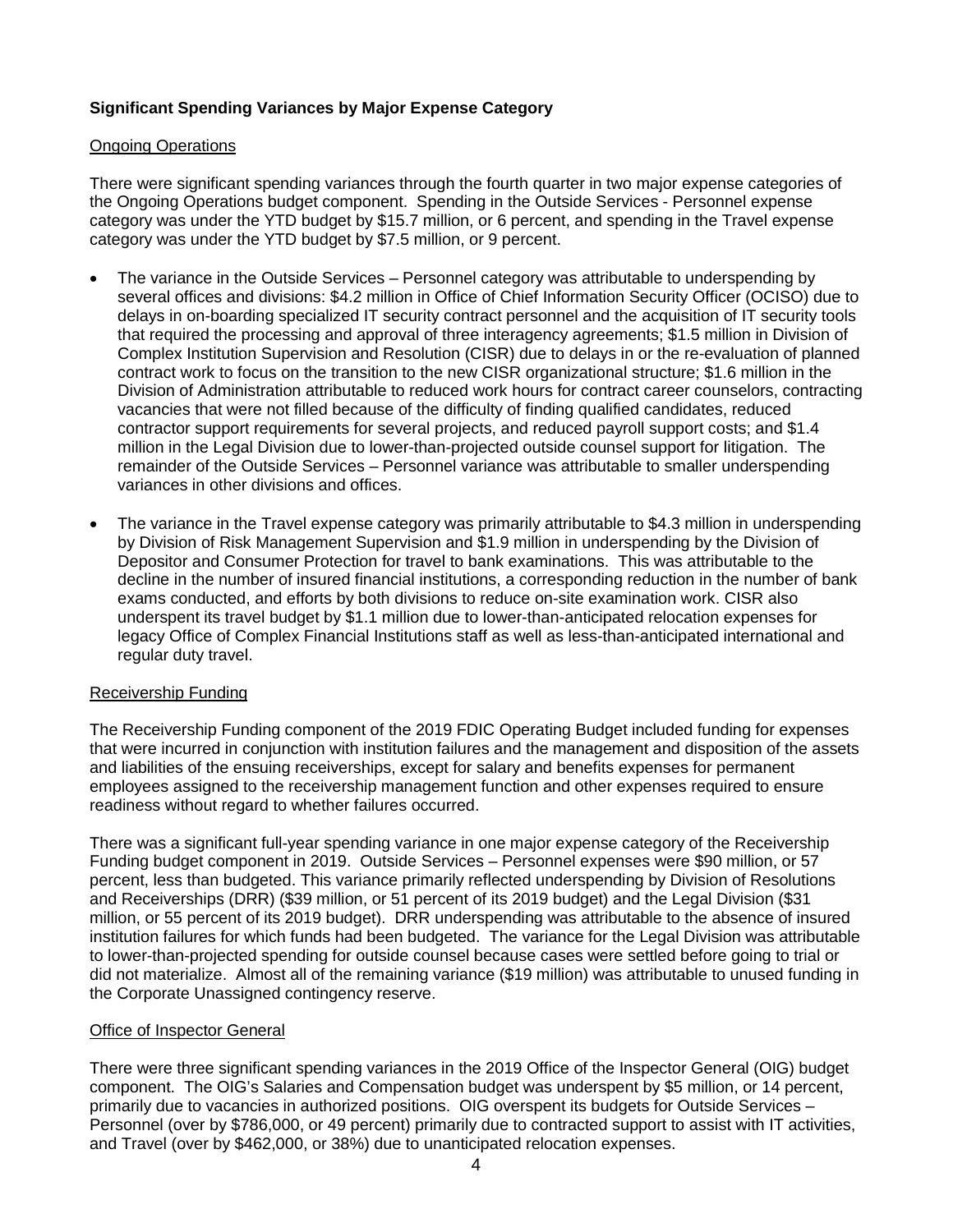# **Significant Spending Variances by Division/Office**<sup>1</sup>

Six organizations had significant spending variances through the end of the year.

- DRR spent \$50.3 million, or 25 percent, less than budgeted, due to the small number of insured institution failures. The underspending was mostly in the Outside Services – Personnel expense category of the Receivership Funding budget component, but substantial underspending also occurred in the Travel, Buildings, and Other expense categories of the Receivership Funding budget component.
- The Legal Division spent \$39.0 million, or 20 percent, less than budgeted, mostly in the Outside Services – Personnel expense category in both the Ongoing Operations and Receivership Funding budget components due to lower-than-budgeted outside counsel expenses.
- CISR spent \$6.7 million, or 17 percent, less than budgeted due primarily to underspending in the Salaries and Compensation, Outside Services – Personnel, and Travel expense categories of its Ongoing Operations budget.
- Corporate University spent \$6 million, or 13 percent, less than budgeted due to small variances in several expense categories in both the Ongoing Operations and Receivership Funding budget components.
- OCISO underspent its budget by \$5.8 million, or 12 percent, due to variances in the Outside Services Personnel and Equipment expense categories of the Ongoing Operations budget component.
- OIG underspent its budget by \$5.2 million, or 12 percent. This reflected the net effect of underspending of \$6.5 million in the Salaries and Compensation and Equipment expense categories and combined overspending of \$1.3 million in the Outside Services – Personnel and Travel expense categories.

1 Information on division/office variances reflects variances in the FDIC Operating Budget and does not include variances related to approved multi-year investment projects.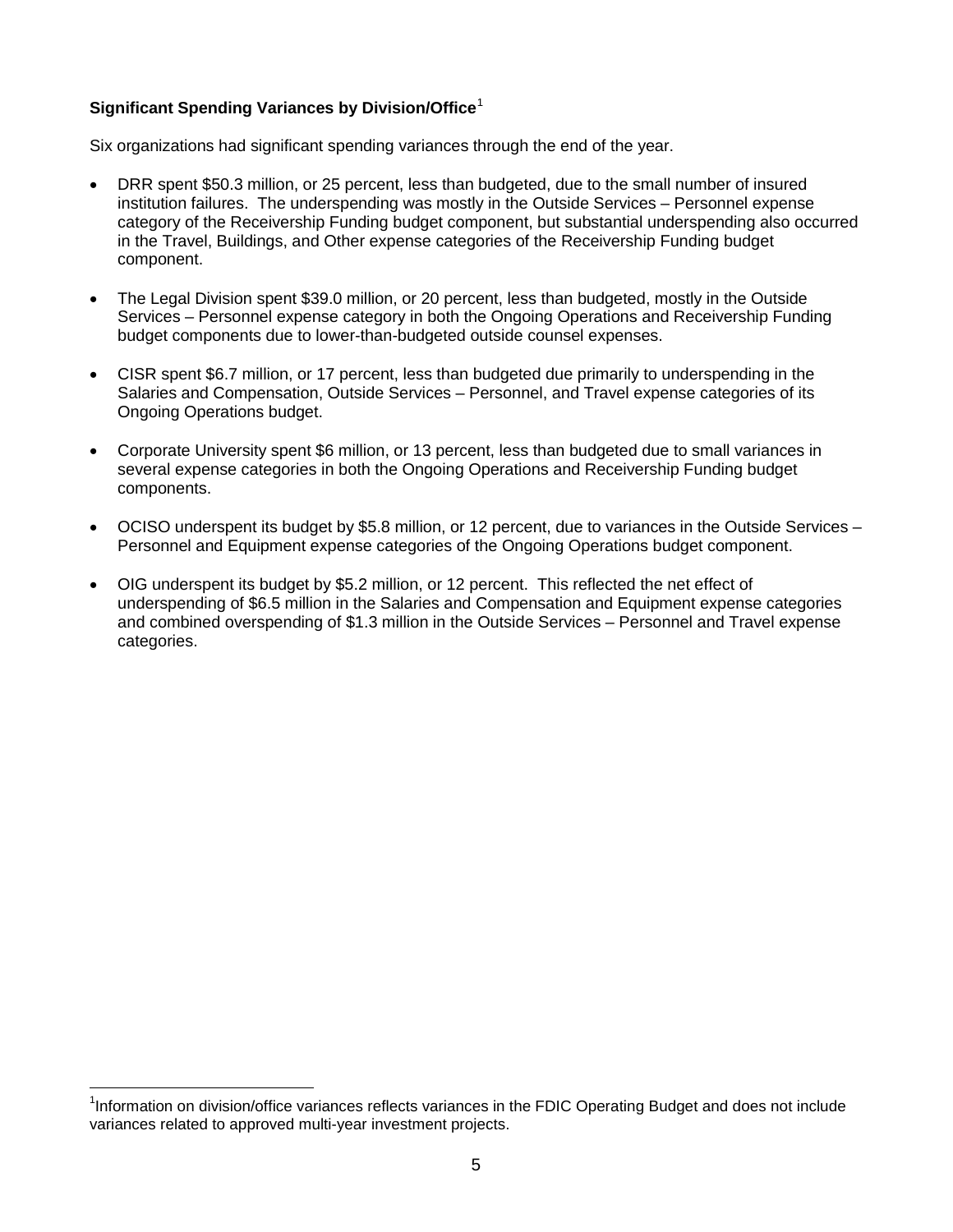| <b>Fund Financial Results</b>                                     |    |         |                                            |         |              |            |    |         |    | (\$ in Millions) |
|-------------------------------------------------------------------|----|---------|--------------------------------------------|---------|--------------|------------|----|---------|----|------------------|
| <b>Balance Sheet</b>                                              |    |         | <b>Deposit Insurance Fund</b><br>Quarterly |         |              |            |    |         |    | Year-Over-Year   |
|                                                                   |    | Dec-19  |                                            | Sep-19  |              | Change     |    | Dec-18  |    | Change           |
| Cash and cash equivalents                                         | \$ | 5,991   | \$                                         | 4,268   | $\mathbb{S}$ | $1,723$ \$ |    | 5,774   | \$ | 217              |
| Investment in U.S. Treasury securities                            |    | 100,072 |                                            | 100,873 |              | (801)      |    | 92,708  |    | 7,364            |
| Assessments receivable                                            |    | 1,242   |                                            | 1,115   |              | 127        |    | 1,376   |    | (134)            |
| Interest receivable on investments and other assets, net          |    | 1,021   |                                            | 582     |              | 439        |    | 550     |    | 471              |
| Receivables from resolutions, net                                 |    | 2,669   |                                            | 2,801   |              | (132)      |    | 3,058   |    | (389)            |
| Property and equipment, net                                       |    | 330     |                                            | 317     |              | 13         |    | 329     |    |                  |
| <b>Total Assets \$</b>                                            |    | 111,325 | S                                          | 109,956 | S            | 1,369      | S  | 103,795 | S  | 7,530            |
| Accounts payable and other liabilities                            |    | 215     |                                            | 212     |              | 3          |    | 198     |    | 17               |
| Liabilities due to resolutions                                    |    | 346     |                                            | 427     |              | (81)       |    | 605     |    | (259)            |
| Postretirement benefit liability                                  |    | 289     |                                            | 236     |              | 53         |    | 236     |    | 53               |
| Contingent liability for anticipated failures                     |    | 94      |                                            | 108     |              | (14)       |    | 114     |    | (20)             |
| Contingent liability for guarantee payments and litigation losses |    | 34      |                                            | 33      |              |            |    | 33      |    |                  |
| <b>Total Liabilities</b> S                                        |    | 978     | S                                          | 1,016   | $\mathbb{S}$ | $(38)$ \$  |    | 1,186   | \$ | (208)            |
| FYI: Unrealized gain (loss) on U.S. Treasury securities, net      |    | 587     |                                            | 586     |              |            |    | (615)   |    | 1,202            |
| FYI: Unrealized postretirement benefit (loss) gain                |    | (61)    |                                            | (14)    |              | (47)       |    | (14)    |    | (47)             |
| <b>Fund Balance</b>                                               | \$ | 110,347 | \$                                         | 108,940 | S            | 1,407      | \$ | 102,609 | \$ | 7,738            |

# Highlights of DIF Comprehensive Income for the Years 2015 through 2019 (Dollars in Billions)



The mix of the DIF 2019 Comprehensive Income components is notably different from the prior 4 years presented in 2 of the 4 categories. Assessment Revenue is just over half of the prior 4 year average, reflecting the cessation of surcharge assessments, lower assessment rates, and the application of small bank credits. Earnings on the DIF investment portfolio, however, continue to increase, with 2019 posting a high not seen since 2008. Operating expenses have remained relatively constant, and the DIF is still benefiting from negative provisions due to reductions in estimated losses from past failures.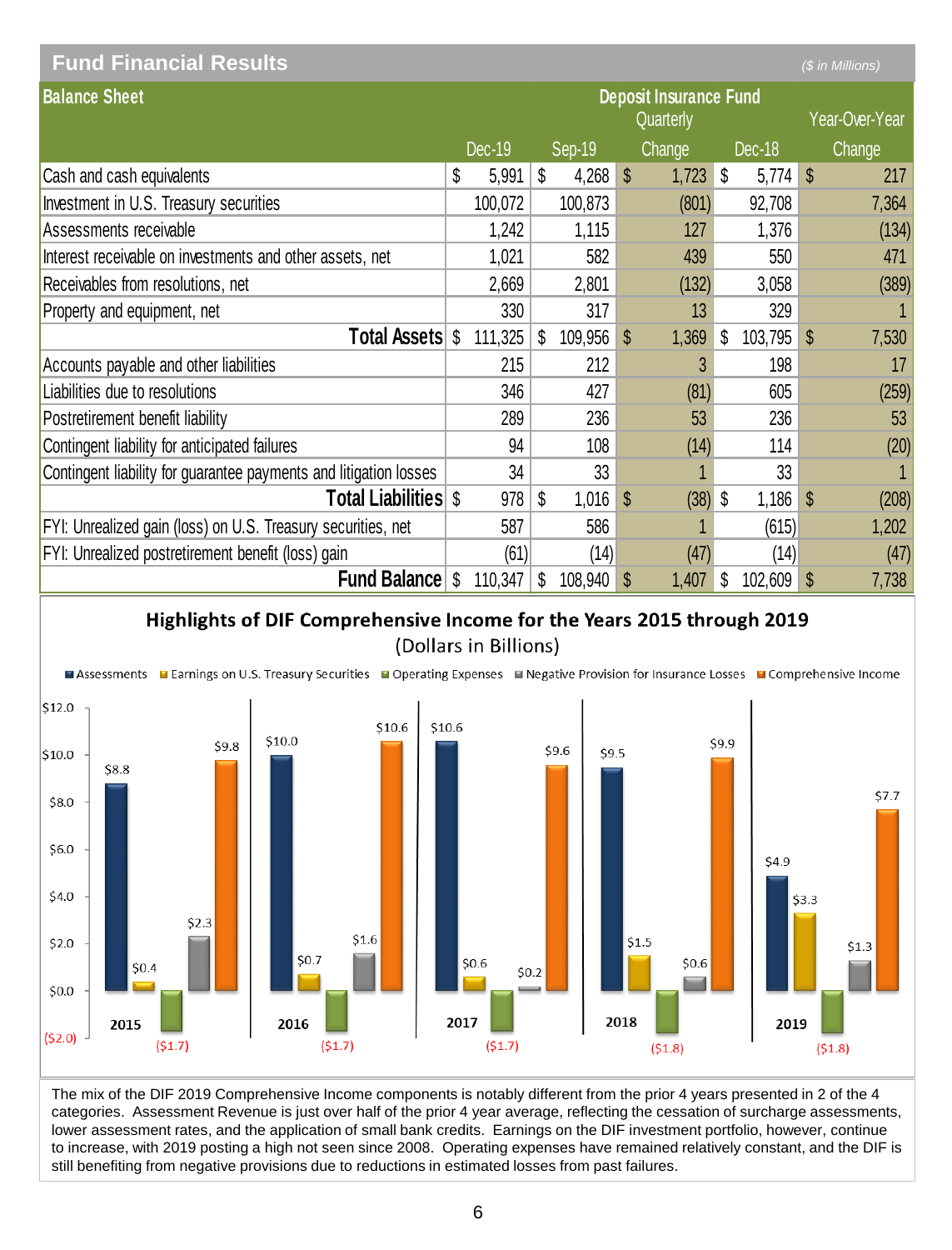| <b>Fund Financial Results - continued</b>               |     |            |                               |               |                | (\$ in Millions)             |                           |             |                |                |
|---------------------------------------------------------|-----|------------|-------------------------------|---------------|----------------|------------------------------|---------------------------|-------------|----------------|----------------|
| Income Statement (year-to-date)                         |     |            | <b>Deposit Insurance Fund</b> |               |                |                              |                           |             |                |                |
|                                                         |     |            |                               |               |                | Quarterly                    |                           |             |                | Year-Over-Year |
|                                                         |     | Dec-19     |                               | Sep-19        |                | Change                       |                           | Dec-18      |                | Change         |
| Assessments                                             | \$  | 4,939      | \$                            | 3,667         | \$             | 1,272                        | \$                        | 9,527       | \$             | (4, 588)       |
| Interest on U.S. Treasury securities                    |     | 2,117      |                               | 1,586         |                | 531                          |                           | 1,633       |                | 484            |
| Other revenue                                           |     | 39         |                               | 17            |                | 22                           |                           | 11          |                | 28             |
| Total Revenue                                           | \$. | 7,095      | \$                            | 5,270         | $\mathbb{S}$   | 1,825                        | \$.                       | 11,171      | $\mathfrak{L}$ | (4,076)        |
| Operating expenses                                      |     | 1,796      |                               | 1,336         |                | 460                          |                           | 1.765       |                | 31             |
| Provision for insurance losses                          |     | (1, 286)   |                               | (1, 198)      |                | (88)                         |                           | (563)       |                | (723)          |
| Insurance and other expenses                            |     | 3          |                               | 2             |                |                              |                           | 3           |                | $\Omega$       |
| Total Expenses and Losses \$                            |     | 513        | \$                            | 140           | \$.            | 373                          | \$                        | 1,205       | $\mathfrak{L}$ | (692)          |
| Net Income                                              |     | 6,582      |                               | 5,130         |                | 1,452                        |                           | 9,966       |                | (3, 384)       |
| Unrealized gain (loss) on U.S. Treasury securities, net |     | 1,203      |                               | 1,201         |                | 2                            |                           | (136)       |                | 1,339          |
| Unrealized postretirement benefit gain (loss)           |     | (47)       |                               | $\Omega$      |                | (47)                         |                           | 32          |                | (79)           |
| Comprehensive Income \$                                 |     | 7,738      | \$                            | 6,331         | \$             | 1,407                        | \$                        | 9,862       | \$             | (2, 124)       |
| <b>Selected Financial Data</b>                          |     |            |                               |               |                | <b>FSLIC Resolution Fund</b> |                           |             |                |                |
|                                                         |     |            |                               |               |                | Quarterly                    |                           |             |                | Year-Over-Year |
|                                                         |     | Dec-19     |                               | <b>Sep-19</b> |                | Change                       |                           | Dec-18      |                | Change         |
| Cash and cash equivalents                               | \$  | 923        | \$                            | 918           | $\mathfrak{S}$ | 5                            | $\boldsymbol{\mathsf{s}}$ | 902         | $\mathfrak{L}$ | 21             |
| Accumulated deficit                                     |     | (124, 566) |                               | (124, 570)    |                | $\overline{4}$               |                           | (124, 587)  |                | 21             |
| Total resolution equity                                 |     | 923        |                               | 919           |                | 4                            |                           | 902         |                | 21             |
| Total revenue                                           |     | 20         |                               | 17            |                | 3                            |                           | 17          |                | 3              |
| Operating expenses                                      |     | 1          |                               | $\Omega$      |                | 1                            |                           | $\Omega$    |                |                |
| Recovery of tax benefits                                |     | (1)        |                               | $\mathbf 0$   |                | (1)                          |                           | $\mathbf 0$ |                | (1)            |
| Losses related to thrift resolutions                    |     | 0          |                               | 0             |                | 0                            |                           | 0           |                | 0              |
| Net Income (Loss)                                       | \$  | 21         | \$                            | 17            | \$             | 4                            | \$                        | 17          | \$             | $\overline{4}$ |

**Receivership Selected Statistics December 2019 vs. December 2018**

|                                  | DIF |          |    |                | FRF        |  |                    |      | <b>ALL FUNDS</b> |   |                     |  |          |  |          |  |        |
|----------------------------------|-----|----------|----|----------------|------------|--|--------------------|------|------------------|---|---------------------|--|----------|--|----------|--|--------|
| $$$ in millions)                 |     | $Dec-19$ |    | $Dec-18$       | Change     |  | $Dec-19$           |      | $Dec-18$         |   | Change <sup>l</sup> |  | $Dec-19$ |  | $Dec-18$ |  | Change |
| Total Receiverships              |     | 248      |    | 272            | (24)       |  |                    |      |                  |   |                     |  | 248      |  | 272      |  | (24)   |
| Assets in Liquidation            |     | 524      |    | $.176 \mid$ \$ | $(652)$ \$ |  | 0                  | - \$ | 2 <sup>1</sup>   | S | (2)                 |  | 524      |  | .178     |  | (654)  |
| <b>YTD Collections</b>           |     | .341     | \$ | .449 \ \$      | $(108)$ \$ |  | $\mathcal{P}$<br>ے | S    |                  | S |                     |  | .343     |  | ,450     |  | (107)  |
| <b>YTD Dividend/Other Pmts -</b> |     | .675     | ۰D | 3,252          | (1.577) \$ |  | 0                  | S    |                  | S |                     |  | .675     |  | 3,252    |  | ,577)  |



Since 2013, the coverage ratio has steadily risen as a result of significant increases in interest revenue on U.S. Treasury securities (an annual average increase of 79%), nominally offset by increases in operating expenses (an annual average increase of 2%).

Increases in interest revenue on U.S. Treasury securities are due largely to steady growth in the investment portfolio balance.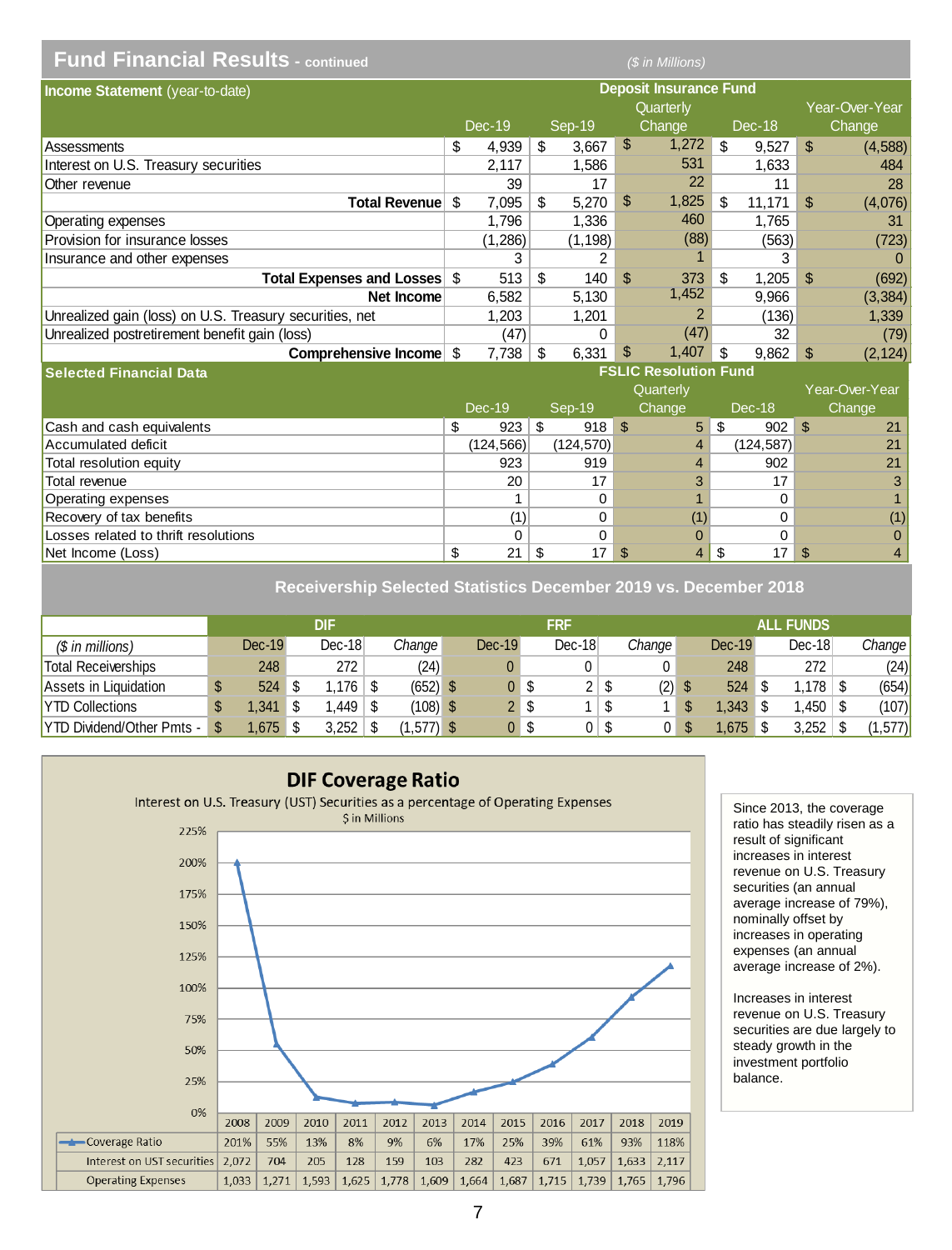| <b>Deposit Insurance Fund Portfolio Summary</b><br>(Dollar Values in Millions)                                                       |                                |                                |                                      |  |  |  |  |  |  |  |
|--------------------------------------------------------------------------------------------------------------------------------------|--------------------------------|--------------------------------|--------------------------------------|--|--|--|--|--|--|--|
|                                                                                                                                      | 12/31/19                       | 12/31/18                       | Change                               |  |  |  |  |  |  |  |
| Par Value                                                                                                                            | \$104,429                      | \$99,339                       | \$5,090                              |  |  |  |  |  |  |  |
| <b>Amortized Cost</b>                                                                                                                | \$105,464                      | \$99,063                       | \$6,401                              |  |  |  |  |  |  |  |
| Total Market Value (including accrued interest)                                                                                      | \$107,024                      | \$98,954                       | \$8,070                              |  |  |  |  |  |  |  |
| Primary Reserve <sup>1</sup>                                                                                                         | \$107,024                      | \$98,954                       | \$8,070                              |  |  |  |  |  |  |  |
| Primary Reserve % of Total Portfolio                                                                                                 | 100.0%                         | 100.0%                         | 0.0%                                 |  |  |  |  |  |  |  |
| Yield-to-Maturity                                                                                                                    | 1.98%                          | 2.05%                          | $-0.07\%$                            |  |  |  |  |  |  |  |
| Weighted Average Maturity (in years)                                                                                                 | 1.18                           | 1.75                           | $-0.57$                              |  |  |  |  |  |  |  |
| Effective Duration (in years)<br><b>Total Portfolio</b><br>Available-for-Sale Securities<br>Held-to-Maturity Securities <sup>2</sup> | 1.15<br>1.22<br>not applicable | 1.69<br>1.79<br>not applicable | $-0.54$<br>$-0.57$<br>not applicable |  |  |  |  |  |  |  |

<sup>1</sup> Primary Reserve is the total market value (including accrued interest) of overnight investments, all available-for-sale securities, and held-to-maturity securities maturing within three months.

 $^{\rm 2}$  In early August 2008, management reclassified all of the DIF portfolio's HTM securities as AFS securities effective as of June 30, 2008, because the FDIC could no longer assert it had the positive intent and ability to hold its HTM securities until their maturity dates.

| <b>Summary of Other Corporate Investment Portfolios</b><br>(Dollar Values in Millions)        |                             |                             |                               |  |  |  |  |  |  |  |
|-----------------------------------------------------------------------------------------------|-----------------------------|-----------------------------|-------------------------------|--|--|--|--|--|--|--|
|                                                                                               | 12/31/19                    | 12/31/18                    | Change                        |  |  |  |  |  |  |  |
| <b>FRF-FSLIC</b><br>Book Value <sup>3</sup><br>Yield-to-Maturity<br>Weighted Average Maturity | \$878<br>1.51%<br>overnight | \$857<br>2.42%<br>overnight | \$21<br>$-0.91%$<br>no change |  |  |  |  |  |  |  |

 $^3$  Due to the current short-term nature of this portfolio, its respective Par, Book, and Market Values are identical for reporting purposes.

| <b>National Liquidation Fund (NLF) Investment Portfolio Summary</b><br>(Dollar Values in Millions) |                        |                        |                             |  |  |  |  |  |  |  |
|----------------------------------------------------------------------------------------------------|------------------------|------------------------|-----------------------------|--|--|--|--|--|--|--|
|                                                                                                    | 12/31/19               | 12/31/18               | Change                      |  |  |  |  |  |  |  |
| Book Value $4$<br><b>Effective Annual Yield</b><br>Weighted Average Maturity (in days)             | \$2,128<br>1.76%<br>32 | \$2,988<br>2.46%<br>51 | (\$860)<br>$-0.70%$<br>(19) |  |  |  |  |  |  |  |

 $^4$  Due to the short-term nature of the NLF portfolio, its Book and Market Values are identical for reporting purposes.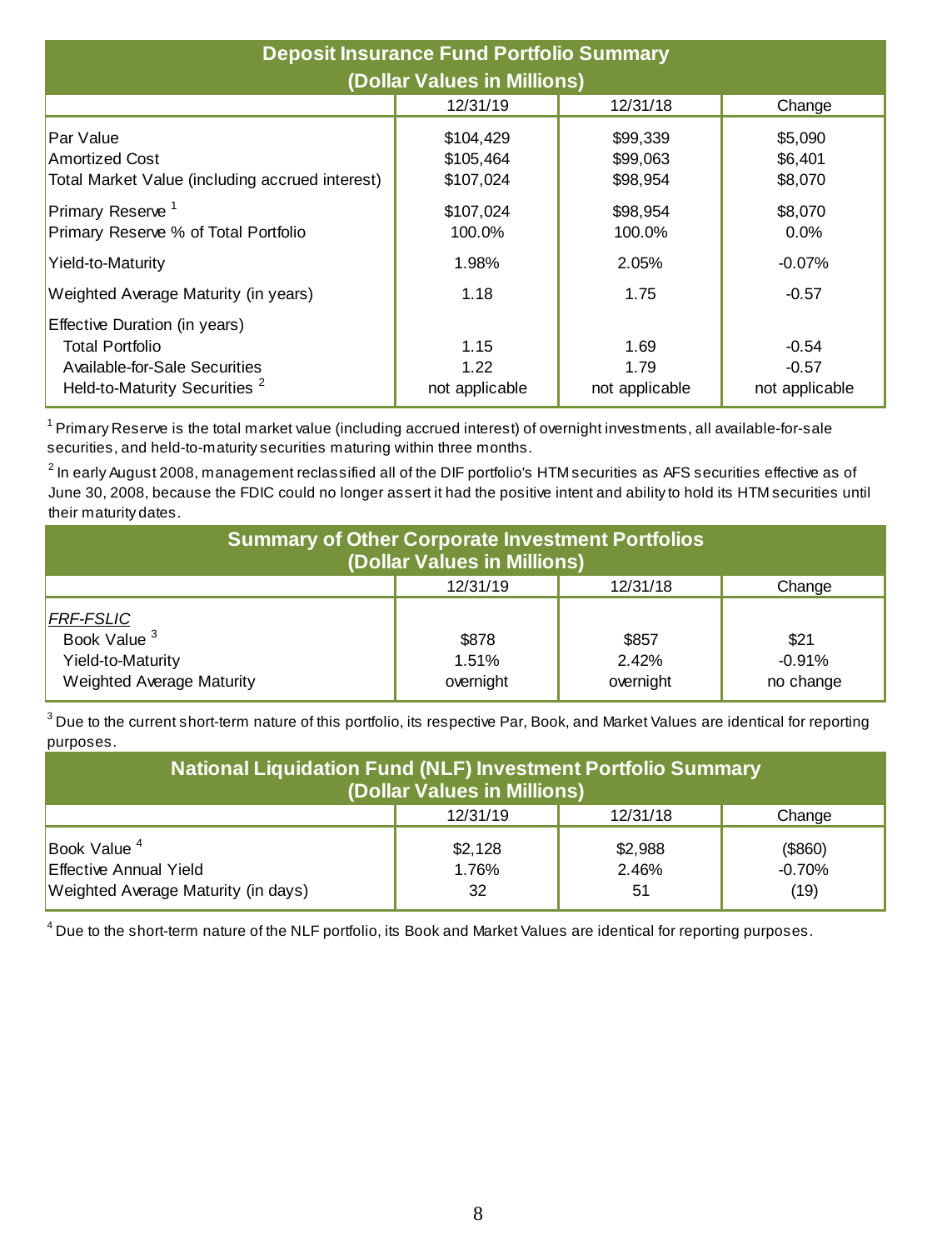|                                  | <b>Investment Strategies</b>                                                                                             |  |  |  |  |  |  |  |
|----------------------------------|--------------------------------------------------------------------------------------------------------------------------|--|--|--|--|--|--|--|
| <b>DEPOSIT INSURANCE FUND</b>    | <b>Strategy for the 4th Quarter 2019</b>                                                                                 |  |  |  |  |  |  |  |
|                                  | Invest up to \$19 billion (par value) in AFS securities with maturities between March 31,<br>2020 and December 31, 2024. |  |  |  |  |  |  |  |
|                                  | Strategy Changes for the 1st Quarter 2020                                                                                |  |  |  |  |  |  |  |
|                                  | Invest up to \$23 billion (par value) in AFS securities with maturities between June 30,<br>2020 and December 31, 2024.  |  |  |  |  |  |  |  |
|                                  |                                                                                                                          |  |  |  |  |  |  |  |
| <b>NATIONAL LIQUIDATION FUND</b> | Strategy for the 4th Quarter 2019                                                                                        |  |  |  |  |  |  |  |
|                                  | Maintain an overnight deposit target floor balance within a range of \$100 million to \$300<br>million.                  |  |  |  |  |  |  |  |
|                                  | Strategically invest the remaining funds in the zero- to 12-month maturity sector.                                       |  |  |  |  |  |  |  |
|                                  | Strategy Changes for the 1st Quarter of 2020                                                                             |  |  |  |  |  |  |  |
|                                  | No strategy changes for the first quarter of 2020.                                                                       |  |  |  |  |  |  |  |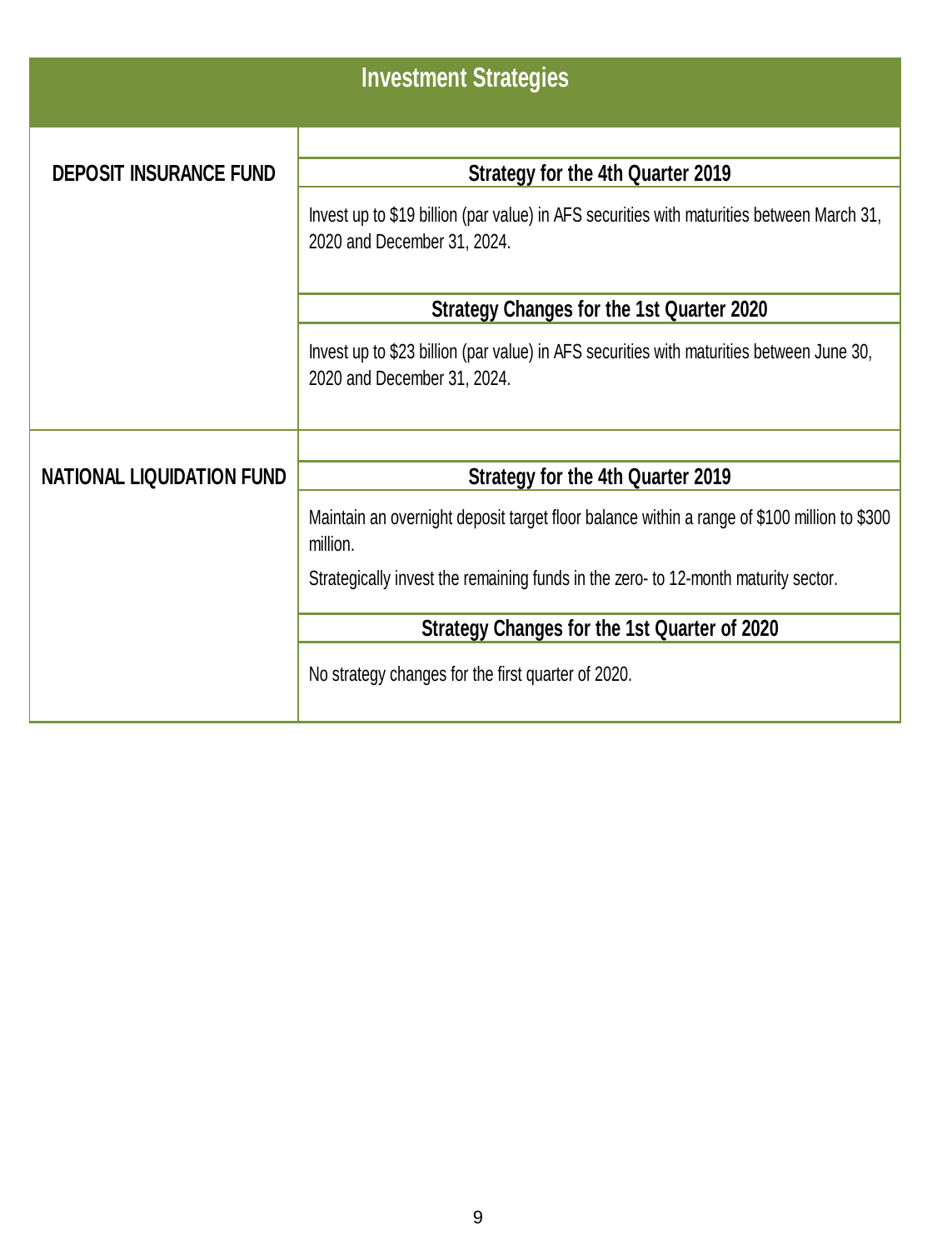### Executive Summary of 2019 Budget and Expenditures by Budget Component and Major Expense Category Through December 31, 2019 (Dollars in Thousands)

|                                          | Annual                 | <b>YTD</b>             | <b>YTD</b>             | % of YTD           | <b>YTD</b>              |
|------------------------------------------|------------------------|------------------------|------------------------|--------------------|-------------------------|
| Major Expense Category                   | <b>Budget</b>          | <b>Budget</b>          | Expenditures           | <b>Budget Used</b> | Variance                |
| <b>FDIC Operating Budget</b>             |                        |                        |                        |                    |                         |
| <b>Ongoing Operations</b>                |                        |                        |                        |                    |                         |
| Salaries & Compensation                  |                        |                        |                        | 96%                |                         |
| Outside Services - Personnel             | \$1,229,561<br>262,264 | \$1,229,560<br>262,265 | \$1,186,516<br>246,573 | 94%                | ( \$43,044]<br>(15,692) |
| Travel                                   | 85,409                 | 85,409                 | 77,870                 | 91%                | (7, 539)                |
| <b>Buildings</b>                         | 105,792                | 105,792                | 100,761                | 95%                | (5,031)                 |
| Equipment                                | 112,850                | 112,850                | 111,719                | 99%                | (1, 131)                |
| Outside Services - Other                 | 16,412                 | 16,412                 | 15,959                 | 97%                | (453)                   |
| Other Expenses                           | 13,176                 | 13,176                 | 11,303                 | 86%                | (1, 873)                |
|                                          |                        |                        |                        |                    |                         |
| <b>Total Ongoing Operations</b>          | \$1,825,464            | \$1,825,464            | \$1,750,701            | 96%                | (74, 763)               |
| <b>Receivership Funding</b>              |                        |                        |                        |                    |                         |
| Salaries & Compensation                  | \$3,761                | \$3,761                | \$2,735                | 73%                | (\$1,026)               |
| Outside Services - Personnel             | 156,753                | 156,753                | 66,634                 | 43%                | (90, 119)               |
| Travel                                   | 3,203                  | 3,203                  | 1,417                  | 44%                | (1,786)                 |
| <b>Buildings</b>                         | 5,488                  | 5,488                  | 2,253                  | 41%                | (3, 235)                |
| Equipment                                | 1,153                  | 1,153                  | 542                    | 47%                | (611)                   |
| Outside Services - Other                 | 1,023                  | 1,023                  | 584                    | 57%                | (439)                   |
| <b>Other Expenses</b>                    | 3,619                  | 3,619                  | 955                    | 26%                | (2,664)                 |
|                                          |                        |                        |                        |                    |                         |
| <b>Total Receivership Funding</b>        | \$175,000              | \$175,000              | \$75,120               | 43%                | ( \$99, 880)            |
| <b>Office of Inspector General</b>       |                        |                        |                        |                    |                         |
| Salaries & Compensation                  | \$37,013               | \$37,013               | \$31,779               | 86%                | ( \$5,234)              |
| Outside Services - Personnel             | 1,595                  | 1,595                  | 2,381                  | 149%               | 786                     |
| Travel                                   | 1,218                  | 1,218                  | 1,680                  | 138%               | 462                     |
| <b>Buildings</b>                         | $\Omega$               | $\Omega$               | $\Omega$               |                    | $\Omega$                |
| Equipment                                | 2,686                  | 2,686                  | 1,484                  | 55%                | (1,202)                 |
| Outside Services - Other                 | $\mathbf 0$            | 0                      | 1                      |                    | $\mathbf{1}$            |
| <b>Other Expenses</b>                    | 470                    | 470                    | 449                    | 96%                | (21)                    |
|                                          |                        |                        |                        |                    |                         |
| <b>Total Office of Inspector General</b> | \$42,982               | \$42,982               | \$37,774               | 88%                | ( \$5,208)              |
|                                          |                        |                        |                        |                    |                         |
| <b>Total FDIC Operating Budget</b>       | \$2,043,446            | \$2,043,446            | \$1,863,595            | 91%                | $($ \$179,851)          |